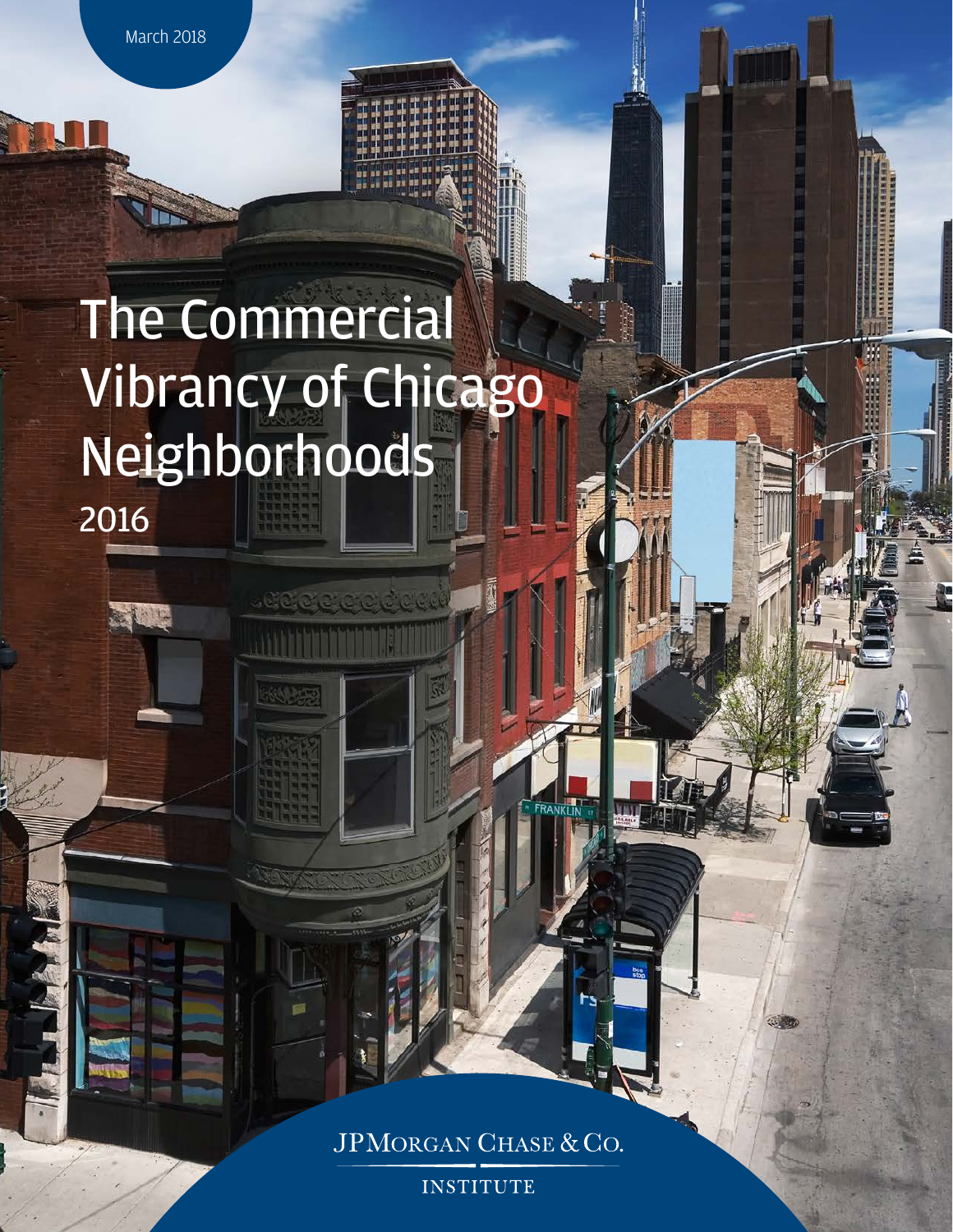### The Commercial Vibrancy of Chicago Neighborhoods, 2016 Diana Farrell

## Christopher Wheat

### Introduction

With a GDP of \$651 billion<sup>1</sup> and retail sales of \$1[2](#page-6-1)8 billion<sup>2</sup>, the Chicago metropolitan area is the largest economy in the US Midwest, the third largest in the US, and an important hub in the global economy. Moreover, the Chicago economy is a leading contributor to the small business sector—small businesses with fewer than 500 employees in the metro area created 270,0[3](#page-6-2)4 jobs in 2014.<sup>3</sup>

While the overall economy in Chicago is strong, it is not equally strong across all of its neighborhoods, which may limit the inclusion of all Chicago residents in the city's growth. Most neighborhoods on the South and West Side of Chicago have poverty rates over 15 percent, and many have poverty rates over 30 percent (Heartland Alliance, 2017). Leaders and decision makers seeking timely geographically granular data and insights about economic vibrancy or challenges have few resources to turn to, and accordingly are limited in their development of targeted policies and solutions to support these neighborhoods.

With these challenges and opportunities in mind, the JPMorgan Chase Institute leveraged its de-identified Local Consumer Commerce and Small Business data assets to provide new insights about the Chicago economy at the neighborhood level. We use merchant distances to compare retail access across Chicago neighborhoods by product type and by resident income, and cash buffer days to assess the cash liquidity of small businesses in these same areas. We find meaningful differences between the commercial vibrancy of neighborhoods on Chicago's South and West Sides and neighborhoods downtown and on the North Side neighborhoods. Data about these differences may help local leaders develop targeted policies that support economic growth for Chicago residents across all of its neighborhoods.

#### Retail Access in Chicago Neighborhoods

As a first lens on the heterogeneity of the Chicago economy by neighborhood, we consider the distance that residents travel when purchasing goods and services. In a recent analysis, the JPMorgan Chase Institute introduced [a new approach for](https://www.jpmorganchase.com/corporate/institute/document/institute-access-to-consumption-brief.pdf)  [understanding the economic vitality of neighborhoods](https://www.jpmorganchase.com/corporate/institute/document/institute-access-to-consumption-brief.pdf) by using credit and debit card data to measure the distance between the home of a consumer and the merchants where she makes purchases (Farrell, Ward and Relihan, 2017). Rather than simply identifying the presence of different kinds of retail and service establishments in a given neighborhood, this approach identifies the places that residents actually shop—providing a view into the providers that provide the goods and services that residents want or need at an appropriate price. This approach focuses on the typical merchant distance, which we define for every transaction as the geographic distance between the center of the resident's zip code and the center of the merchant's zip code.

#### Figure 1: Merchant distance varied substantially across Chicago neighborhoods in Q2 2016



Source: JPMorgan Chase Institute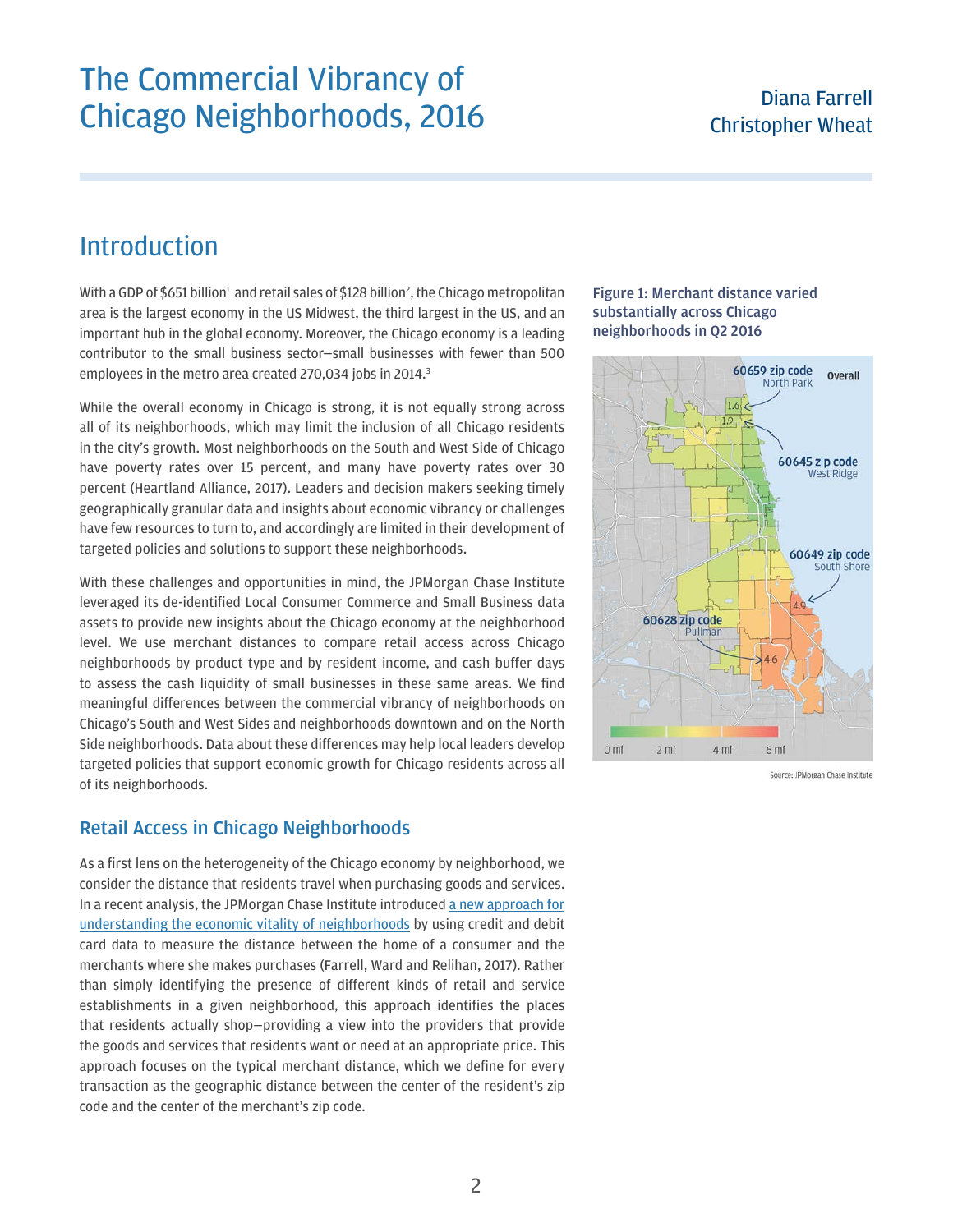In this sense, the variety of goods, services, and other amenities easily available for consumption in or near a neighborhood provide an additional lens on the vitality and revitalization of a neighborhood. Moreover, to the extent that Chicago residents consume at merchants near their places of employment, merchant distance and retail access inform the ways in which neighborhood development and workforce opportunities interact.

We used the merchant distance approach to analyze retail access across Chicago neighborhoods using consumer transactions in the second quarter of 2016. Figure 1 presents the median merchant distance for all such transactions by zip code. The results suggest substantial heterogeneity in retail access across neighborhoods in access to nearby amenities, goods and services. Residents of many neighborhoods on the South Side travelled substantial distances to consume goods and services. The typical transaction from a resident in the 60649 zip code (South Shore) occurred at a merchant 4.9 miles away, while the typical transaction from a resident in the 60628 zip code (Pullman) occurred at merchant 4.6 miles away. In contrast, residents of neighborhoods of North Side neighborhoods had substantively closer access to retail. The typical transaction from a resident in the 60645 zip code (West Ridge) and the 60659 zip code (North Park) was at merchant 1.9 and 1.6 miles away, respectively.



#### Figure 2: Consumers shopped closer to home for their groceries, except in some South Side neighborhoods

Note: Zip codes that have grey hash lines have been censored because they did not clear our reporting thresholds for number of customers and transactions.

Source: JPMorgan Chase Institute

While our overall view provides a perspective on consumption of all kinds of products by all Chicago residents, we further disaggregate these data to illustrate differences by product type. Figure 2 compares merchant distance for grocery store spending to merchant distance for spending across all product types. In most neighborhoods, the typical transaction corresponds to a resident shopping at a grocery store less than 1.7 miles from her home, consistent with the possibility that overall, residents are relatively sensitive to how far they travel for groceries. However, in some neighborhoods, the typical merchant distance is substantially longer. The median merchant distance in the 60649 zip code suggests that South Shore residents shop at grocery stores 2.9 miles away, the median merchant distance in the 60636 zip code suggests that West Englewood residents shop at grocery stores 2.6 miles away, and the median merchant distance in the 60628 and 60633 zip codes suggest that Pullman and Hegewisch residents shop at grocery stores 2.4 miles away.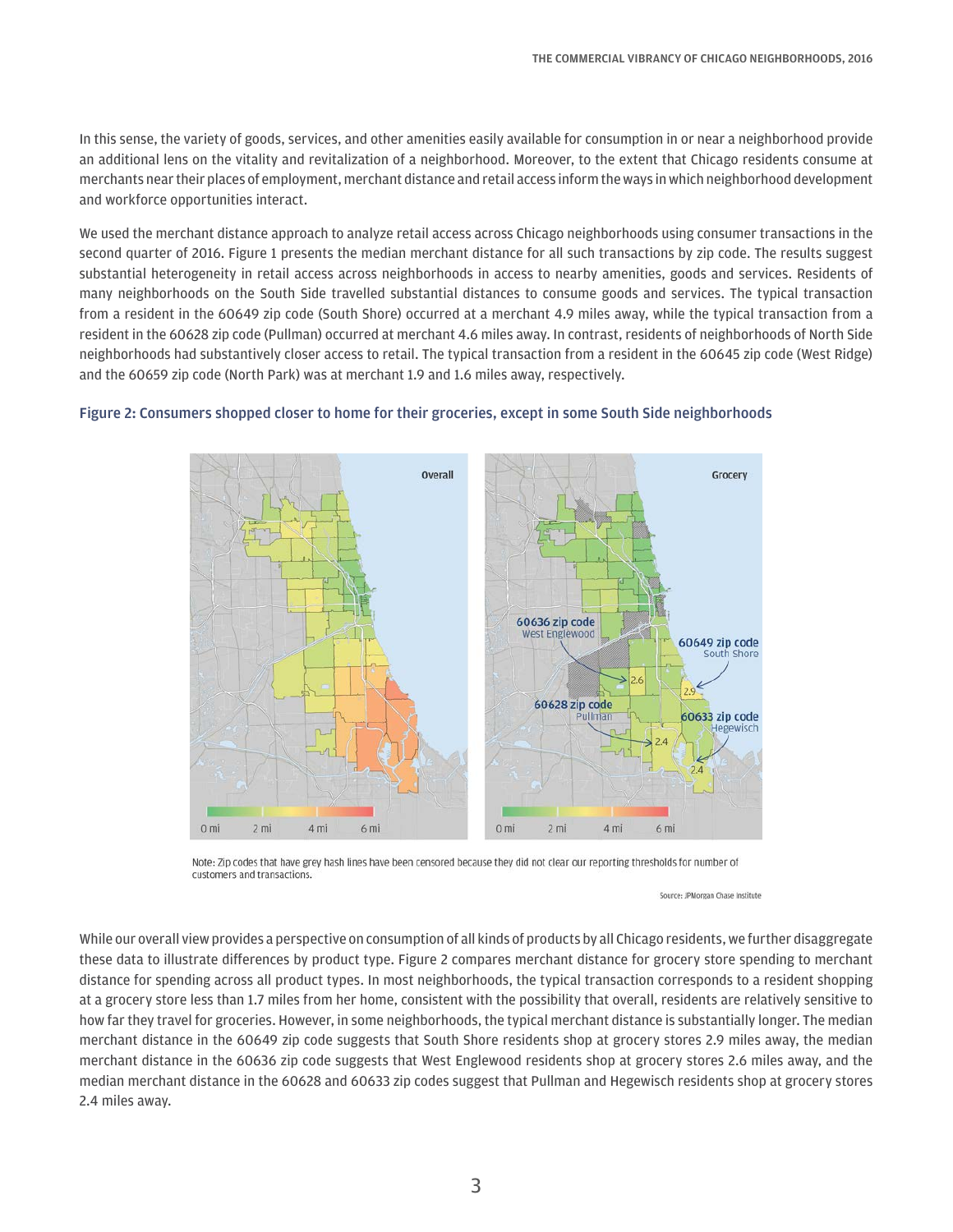Figure 3 presents merchant distance by zip code for restaurants. The overall pattern suggests that in contrast to grocery stores, consumers tend to make purchases at restaurants that are farther from home. Differences in merchant distance are more dispersed by neighborhood than distances for other product types—residents in some Chicago neighborhoods travelled substantially further to restaurants than others. These differences are especially pronounced in comparisons between neighborhoods on the North and South Sides. For instance, the median merchant distance in the 60614 zip code shows that the Lincoln Park residents eat at restaurants 1.4 miles from their homes. In contrast, the median merchant distance in the 60617 and 60633 zip codes suggest that residents of Hegewisch and South Chicago eat at restaurants 6 miles from home.

In addition to providing views by product type, merchant distance data can also inform retail access by different groups of consumers. Figure 4 compares median merchant distances for low-income consumers in the bottom 40 percent of the income distribution to median merchant distances for high-income consumers in the top 40 percent of the income distribution. Notably, high income residents of South and West Side neighborhoods travel substantially farther than low income residents of the same neighborhoods, while merchant distances for high and low income residents in North Side neighborhoods are largely the same.

For example, the median merchant distance in the 60617 zip code was 5.9 miles for high-income residents, but 4.5 miles for low-income residents, indicating that high-income residents of South Chicago travel 1.4 miles farther for goods and services than their low-income neighbors. Likewise, the median merchant distance in the 60623 zip code was 3 miles for high-income residents for high-income residents, but 1.7 for low-income residents, suggesting that high-income residents of Lawndale travel 1.3 miles farther for goods and services than their low-income neighbors. In contrast, the median merchant distances in the 60645, 60626, and 60614 zip codes on the North Side were exactly the same for high-income residents and low-income residents at 1.6 miles, 2.1 miles, and 0.9 miles, respectively.

Differences in [resident unemployment rates](https://www.heartlandalliance.org/povertyreport/our-findings/) and local work opportunities (Wilson, 1996) may in part reflect these differences across regions of the city, to the extent that the geography of retail activity is shaped by where people work. Higher-income residents of South Side and West Side neighborhoods may have employment opportunities downtown or otherwise far from their homes that may not be available to their lower-income neighbors. In contrast higher-income residents of North Side neighborhoods may have employment opportunities much closer to home.

#### Small Business Cash Buffer Days in Chicago

The financial well-being of local small businesses provides a complementary view of economic vibrancy of neighborhoods across Chicago. Small businesses play an important role in inclusive economic growth. Businesses with fewer than 250 employees are a key source of employment, providing jobs for 58 percent of Chicago residents overall and 70 percent of jobs for inner city Chicago residents (Initiative for a Competitive Inner City, 2016). While these small businesses create jobs and provide goods and services for neighborhood residents, most are financially fragile.

#### Figure 3: Consumers dine at restaurants far from home, especially on the South Side





Source: JPMorgan Chase Institute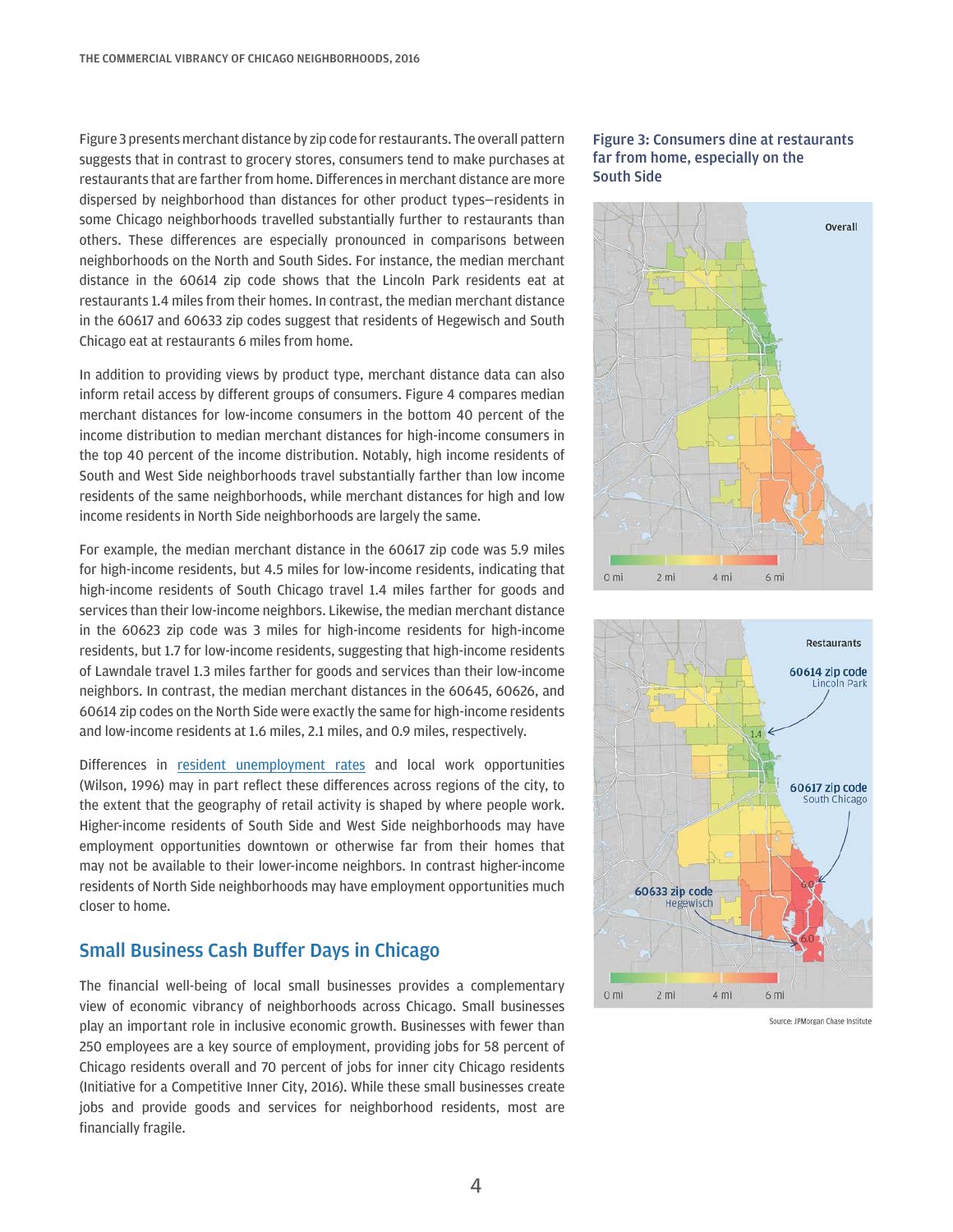In recent research, the JPMorgan Chase Institute analyzed the financial fragility of small businesses by measuring their [cash buffer](https://www.jpmorganchase.com/corporate/institute/report-cash-flows-balances-and-buffer-days.htm)  [days](https://www.jpmorganchase.com/corporate/institute/report-cash-flows-balances-and-buffer-days.htm) (Farrell and Wheat, 2016). Specifically, we measure cash liquidity by identifying the typical number of cash buffer days for small businesses in Chicago neighborhoods in Q2 2016. Cash buffer days are the number of days of cash outflows a business could pay out if its cash balance were its inflows to stop. We estimate cash buffer days for a business by computing the ratio of its average daily cash balance to its average daily cash outflows. Overall, most businesses across the US metro areas have a limited cash buffer. Among a sample of over 50,000 small businesses we identified in the Chicago metro area in Q2 2016 most had 14 or fewer cash buffer days. We used these data to explore cash liquidity and financial fragility across Chicago neighborhoods.<sup>4</sup>

Figure 5 shows that while many small businesses throughout Chicago operate on a limited cash buffer, small businesses in many South and West Side neighborhoods have the most limited cash reserves. For example, in the 60621 zip code half of small businesses hold 5 or few cash buffer days, suggesting that many small businesses in Englewood are operating with less than a week of cash reserves in their deposit accounts. In contrast, in the 60613 zip code, half of small businesses held at least 17 cash buffer days, suggesting that many small businesses in Buena Park carry three times the cash liquidity of their peers in Englewood. While 17 days still reflects a relatively small buffer relative to the amount of time it might take to apply for and receive credit in the face of an unexpected cash shortfall, it is decidedly longer than the week that many businesses on the South and West side would have to do the same.

#### Figure 4: Income shaped merchant distance on the South and West Side, but played little role on the North Side



Note: Zip codes that have grey hash lines have been censored because they did not clear our reporting thresholds for number of customers and transactions.

Source: JPMorgan Chase Institute

#### Figure 5: Small businesses across Chicago had limited cash liquidity, but especially so on the South and West Sides



Note: The JPMCI small business sample criteria were revised from earlier reports. In this revised sample, the median small business in the Chicago metro area held 13.3 cash buffer days in reserve.

Source: JPMorgan Chase Institute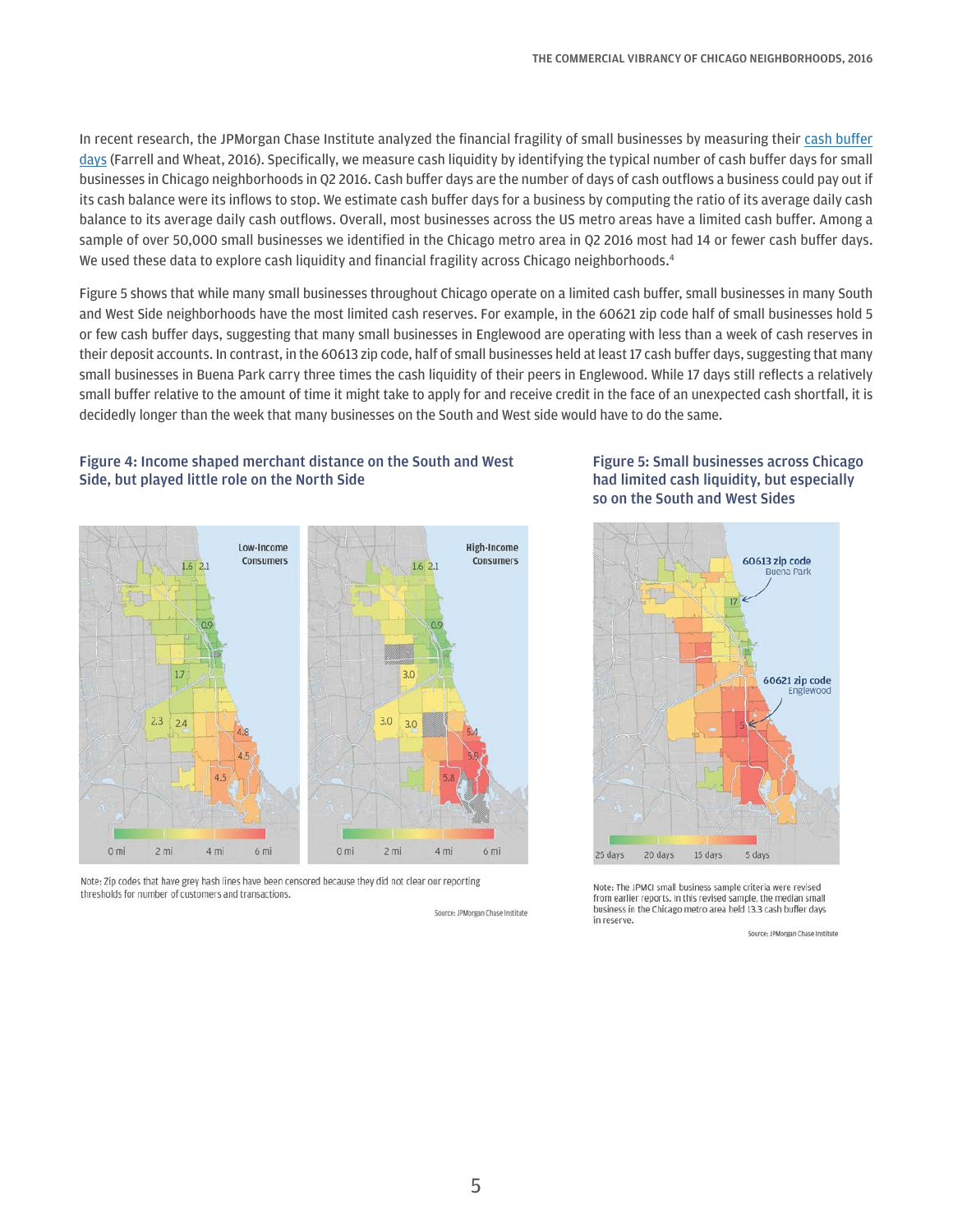## Conclusions and Implications

Taken together, retail access and small business cash liquidity data provide a novel, geographically granular, and multi-faceted view of differences in commercial vibrancy across Chicago neighborhoods. Residents of many neighborhoods on the South and West Side of Chicago frequently travel substantially farther than residents of North Side neighborhoods for retail goods and services. Typical transaction distances of over two miles for grocery stores and four miles for restaurants suggest that many South and West Side residents purchase these basic goods and services well outside of their local neighborhoods, while many North Side residents make these purchases much closer to home. Moreover, while higher income South and West Side residents who may have increased purchasing power are even more likely to make purchases outside of their communities, the geographic consumption patterns of North Side residents are virtually indistinguishable by income. This suggests that, as compared to neighborhoods on the North Side, a disproportionately low share of income that flows into South and West Side neighborhoods is spent locally.

Our neighborhood-level view of small business cash liquidity corroborates these city-wide differences in commercial vibrancy. Small businesses in the South and West Side neighborhoods where residents—and particularly high income residents—shop farthest from home hold the fewest cash buffer days in reserve. In contrast, small businesses in neighborhoods on the near North Side where residents shop closest to home have the largest cash buffers. While our analyses do not provide a causal link between small business cash buffer days and merchant distance, it is certainly notable that the most financially fragile businesses are in neighborhoods where residents are least likely to shop near home.

These results suggest a potentially mutually reinforcing set of policy opportunities for leaders and decision makers seeking to promote inclusive economic growth. Many policymakers have proposed interventions to bolster the economic well-being of small businesses in underserved communities. Programs designed to ease small business access to capital, tax incentives targeted at specific neighborhoods, and technical programs all have the potential to increase the financial resilience of small businesses. In addition, these initiatives may increase local production of goods and services and lower merchant distance in these neighborhoods.

Leaders have also shown interest in innovations intended to encourage residents to engage in commercial activities close to their homes. To this end, policymakers have considered and implemented programs like the 20-minute neighborhood in cities like [Portland, OR](http://www.portlandonline.com/portlandplan/index.cfm?a=288098&c=52256) and [Detroit](https://prod.beeline.com/jpmc/Security/NewLogin.aspx?SSOUrl=https%3a%2f%2fsaml.bankone.com%2fpublic%2fsaml2sso%3fSPID%3dBEELINESAML20&scmsg=ezpBdXRoZW50aWNhdGlvbk1vZHVsZS5UaW1lT3V0fQ%3d%3d%7cmZkrM%2bQPzpjVmKJAmO7BDRgTmCTDaQKWQRdlw%2fJur10%3dhttps://www.freep.com/story/opinion/contributors/2016/06/14/could-20-minute-neighborhood-work-detroit/85847554/). While these programs may have a first-order effect of reducing merchant distance in many neighborhoods, they may also bring additional revenues to local small businesses and reduce their financial fragility.

With a continued focus on neighborhood-level indicators of both local consumption behavior and the economic and financial performance of local small businesses, policy makers may have new opportunities not only to further the overall economic development of Chicago, but to support inclusive economic growth that strengthens all communities across the city.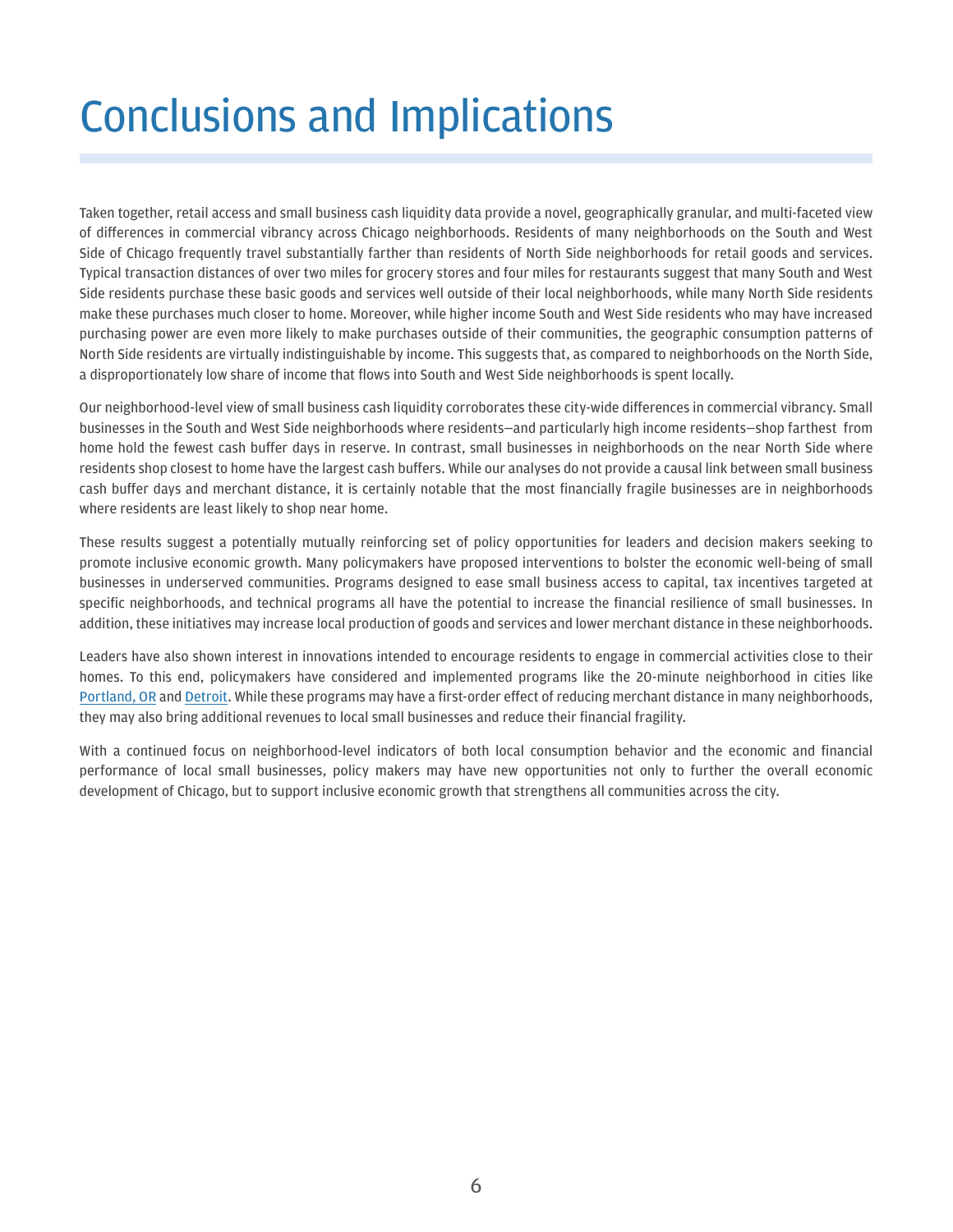## References

Farrell, Diana and Christopher Wheat. 2016. "Cash is King: Flows, Balances, and Buffer Days." JPMorgan Chase Institute. [https://www.jpmorganchase.com/corporate/institute/report-cash-flows-balances-and-buffer-days.htm.](https://www.jpmorganchase.com/corporate/institute/report-cash-flows-balances-and-buffer-days.htm)

Farrell, Diana, Relihan, Lindsay and Marvin Ward. 2017. "Going the Distance: Big Data on Resident Access to Everyday Goods." JPMorgan Chase Institute. [https://www.jpmorganchase.com/corporate/institute/document/institute-access-to-consumption-brief.pdf.](https://www.jpmorganchase.com/corporate/institute/document/institute-access-to-consumption-brief.pdf)

Heartland Alliance, 2017, "Cycle of Risk: The Intersection of Poverty, Violence, and Trauma". [https://www.heartlandalliance.org/povertyreport/wp-content/uploads/sites/26/2017/03/FINAL\\_PR17\\_3\\_14.pdf](https://www.heartlandalliance.org/povertyreport/wp-content/uploads/sites/26/2017/03/FINAL_PR17_3_14.pdf)

Initiative for a Competitive Inner City. 2016. "The Big Impact of Small Businesses on Urban Job Creation: Evidence from Five Cities". [http://icic.org/wp-content/uploads/2016/10/JPMC\\_R1\\_BigImpact\\_FINAL\\_forpost.pdf](http://icic.org/wp-content/uploads/2016/10/JPMC_R1_BigImpact_FINAL_forpost.pdf)

Wilson, William J. 1996. When Work Disappears: The World of the New Urban Poor. New York: Knopf.

## Endnotes

- <span id="page-6-0"></span>1 US Bureau of Economic Analysis 2016.
- <span id="page-6-1"></span>2 US Department of the Census, Economic Census, 2012.
- <span id="page-6-2"></span>3 US Department of the Census, Business Dynamics Series, 2014.
- <span id="page-6-3"></span>4 In the sample produced by the sample criteria used in the original [Cash is King](https://www.jpmorganchase.com/corporate/institute/report-cash-flows-balances-and-buffer-days.htm) report, we reported that the median small business in our sample carried 27 cash buffer days. We have subsequently refined and revised our sample criteria. The 13.3 cash buffer days carried by the median small business in the Chicago metro area in 2016 Q2 is typical of these new sample criteria when applied to other cities.